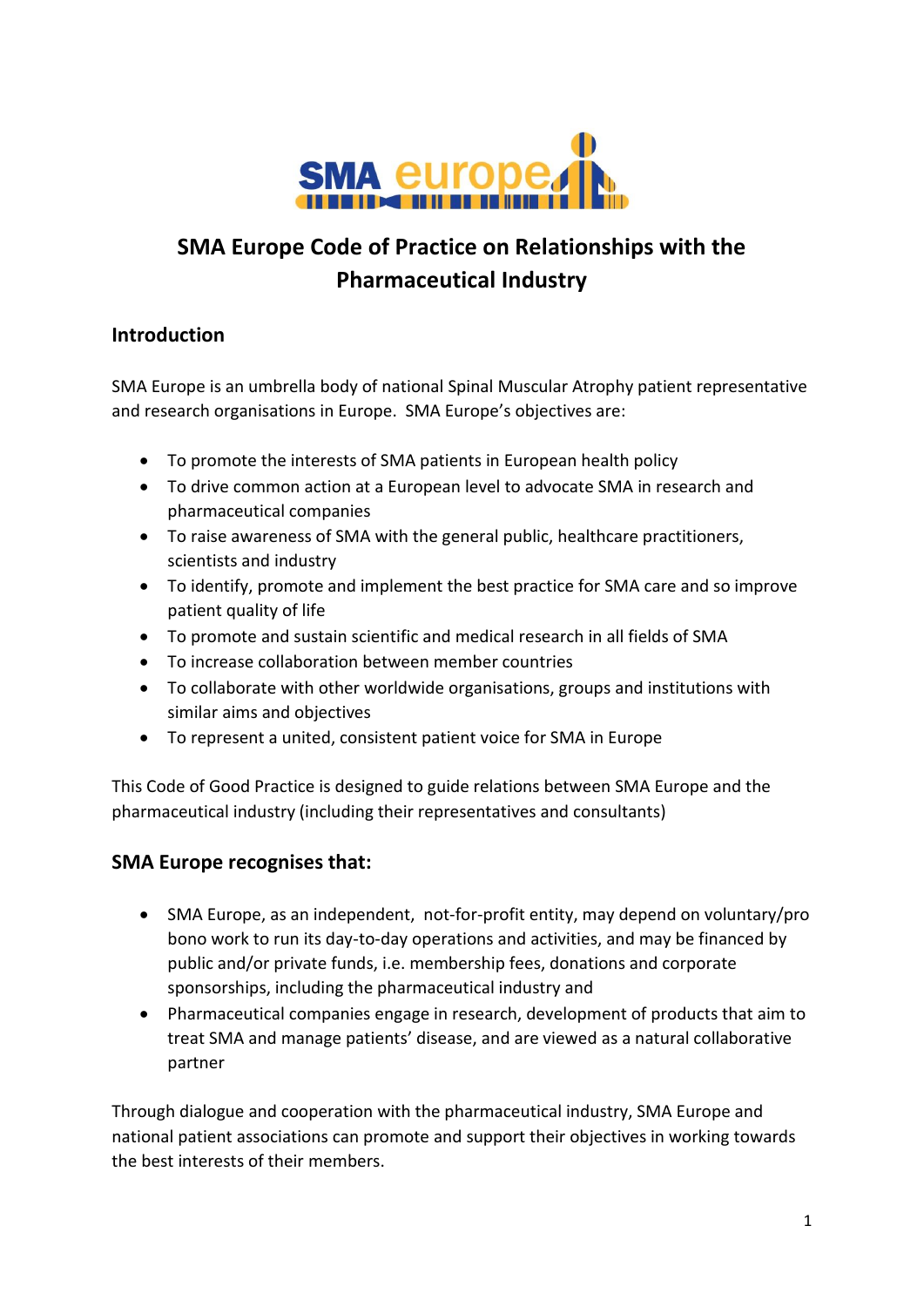## **Purpose of the Code**

The purpose of this code is to ensure ethical, accountable and transparent collaboration between SMA Europe, its members and the pharmaceutical industry. SMA Europe also suggests to its members to use this code. The code draws upon the existing *EFPIA (European Federation of Pharmaceutical Industries and Associations) Code of Practice on*  Relationships between the Pharmaceutical Industry and Patient Organisations<sup>i</sup>, the World Health Organisation's *Guidelines on Interaction with Commercial Enterprises to Achieve Health Outcomes, eB107/20*ii and the *Interaction PVO Standards (pertaining to Pharmaceuticals and Medical Resourcesiii .*

SMA Europe, its members and pharmaceutical companies share an inspiration in ensuring that their individual integrity is maintained when collaborating. Hence, all types of collaboration between the parties are not only to apply to any given rules and guidelines, but also to 'good corporate governance, including this document that defines agreed best practice for collaboration between the parties.

In developing relationships with pharmaceutical companies to further the mission of SMA Europe, consideration should be given as to whether the proposed relationship might involve a real or perceived conflict of interest and SMA Europe members' reputation must be ensured.

SMA Europe commits itself to adhering to the provisions of this code in all its dealings with industry. It also encourages its member organisations to commit to adhering to the provisions of this code when dealing with industry. SMA Europe expects pharmaceutical companies to adhere to the provisions of this code in all its dealings with SMA Europe or national patient groups.

## **Principles of the Code**

- SMA Europe shall not promote or show favour to a particular prescription-only or non-prescription medicine
- The pharmaceutical industry shall not request the promotion of a particular prescription-only or non-prescription medication
- All partnerships between SMA Europe and the pharmaceutical industry shall be based on mutual respect, with views and decisions of each partner having equal value
- The objectives and scope of any partnership shall be transparent. Financial and nonfinancial support provided by the pharmaceutical industry shall always be clearly acknowledged
- SMA Europe welcomes broad funding from multiple sources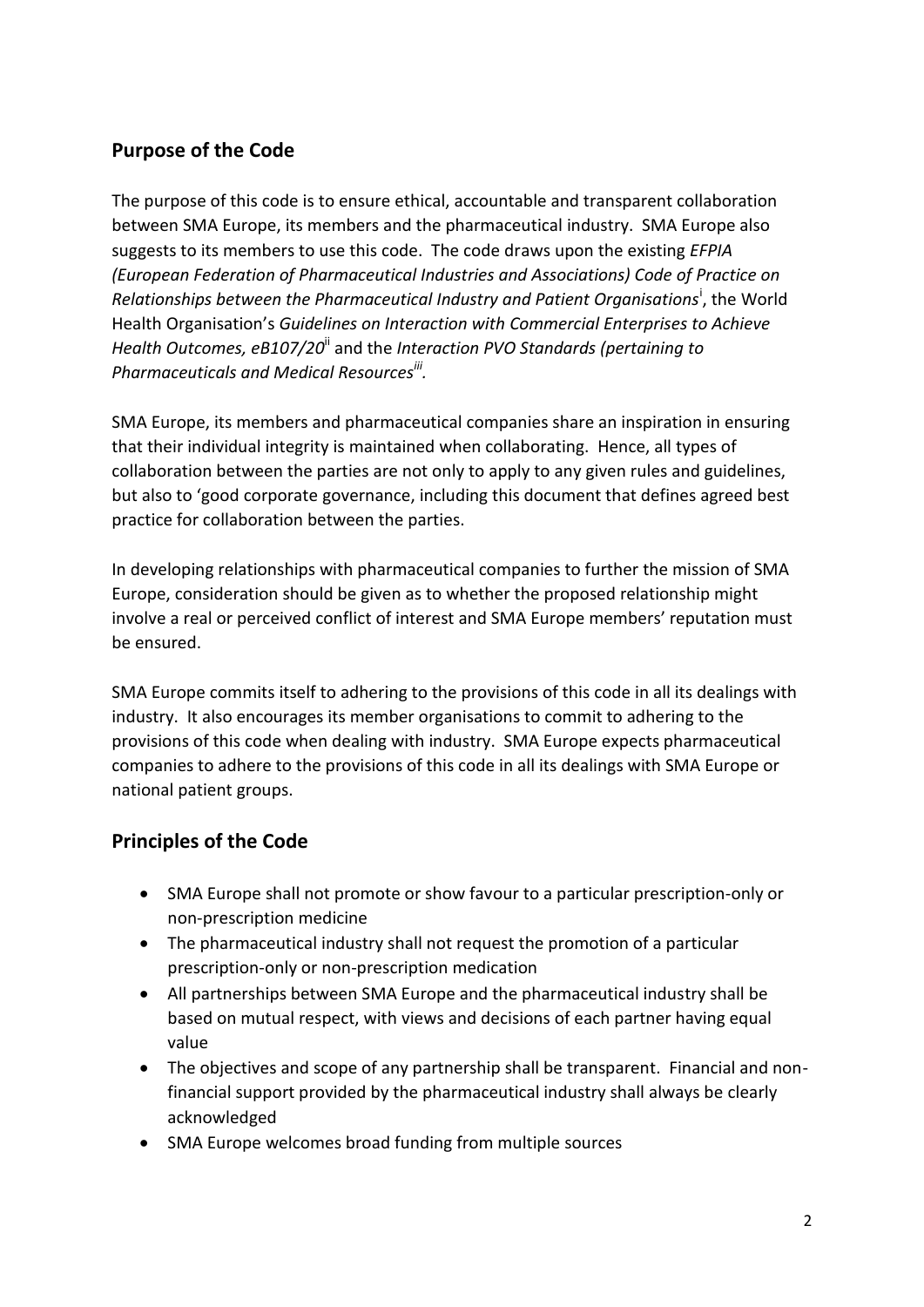## **Code of Practice**

## **1. Funding Relationships**

- 1.1 SMA Europe welcomes unrestricted grants from industry and will always report these as part of its usual accounting and transparency policy, including in annual reports and on the website. Such donations will not be accepted as an inducement to influence of change its positions on issues, plans or priorities.
- 1.2 Acknowledgement will be attributed to the funding person or organisation, but not to a specific product or project
- 1.3 SMA Europe will disclose the percentage of overall income that each funder (individual person, government organisation, industry, etc) represents
- 1.4 Funds will not be sought or accepted from pharmaceutical companies that have a direct commercial interest in the outcome of the project toward which they would be contributing.
- 1.5 Wherever possible, SMA Europe will seek to have funding from more than one company
- 1.6 Private donations to individual officers or members of SMA Europe, whether paid staff or volunteers, are not acceptable.
- 1.7 When SMA Europe accepts a donation in support of any specific activity it retains control of the content at all times. Any ensuing publication will be the property of SMA Europe and findings may not be used or quoted by the funder without explicit permission. No information in relation to the project should ever be used to promote the use of any specific product or business of the funder.
- 1.8 SMA Europe welcomes invitations to industry events, providing reasonable travel and subsistence costs can be covered and, where appropriate, an honorarium to SMA Europe to compensate for time invested by staff or elected representatives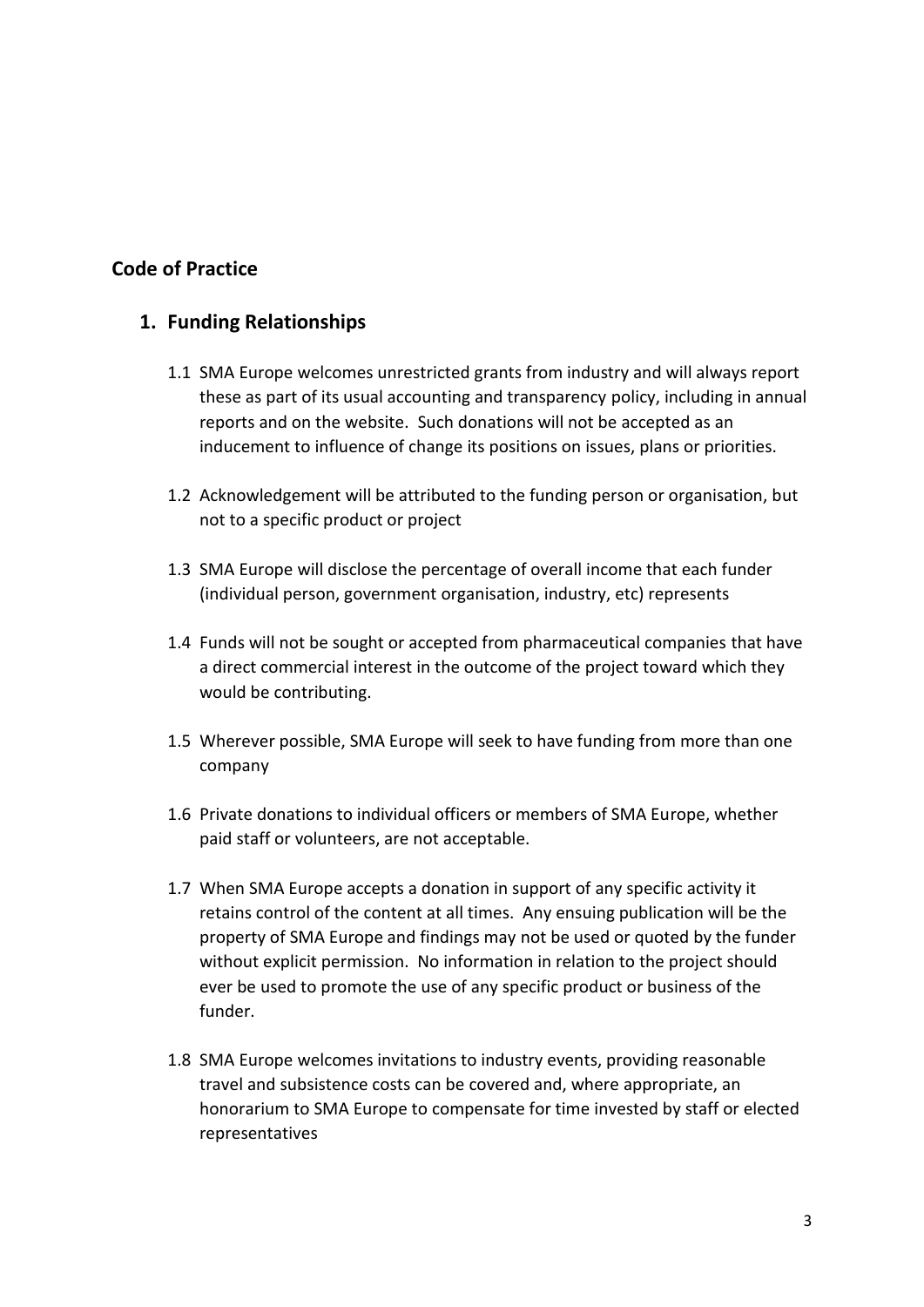- 1.9 Other situations where industry may propose honoraria to SMA Europe or a member organisation's volunteers or staff include:
	- 1.9.1 Reviewing industry materials, leaflets, protocols, etc

1.9.2 Consultancy on industry policy, advisory committees etc Payments made to officers or members arising from any such activities should be directed to SMA Europe rather than to the individual participant or officer of SMA Europe personally. This is in line with current practice for health care professionals.

1.10 SMA Europe may accept funds, sponsorship or assistance in kind for its own specific events. Funding should ideally and, where possible, come from more than one source.

## **2. Nature and Execution of Collaboration between SMA Europe and a pharmaceutical company**

Any collaboration between SMA Europe and a pharmaceutical company must be structured and delivered to ensure and consolidate the integrity, reputation and continued success of the involved parties, and on adding value to patients. Collaboration between SMA Europe and a pharmaceutical company must comply with:

- a. Relevant national laws and regulations
- b. The pharmaceutical company's specific code of practice/internal guidelines

Collaborations should also have specific aims and meet the following basic criteria:

- I. The relationship should contribute to improving the health and quality of life of people living with SMA and/or their carers
- II. Terms of all relationships should be recorded as an exchange of clearly written letters or agreements indicating the contribution (financial or otherwise) and expectations that each of the parties brings to the relationship

## **3. Promotional Activities**

a. SMA Europe will not take part in any promotional activities related to approved prescription medicines, as required by current EU legislation and respective industry codes of ethics. SMA Europe will always be mindful of potential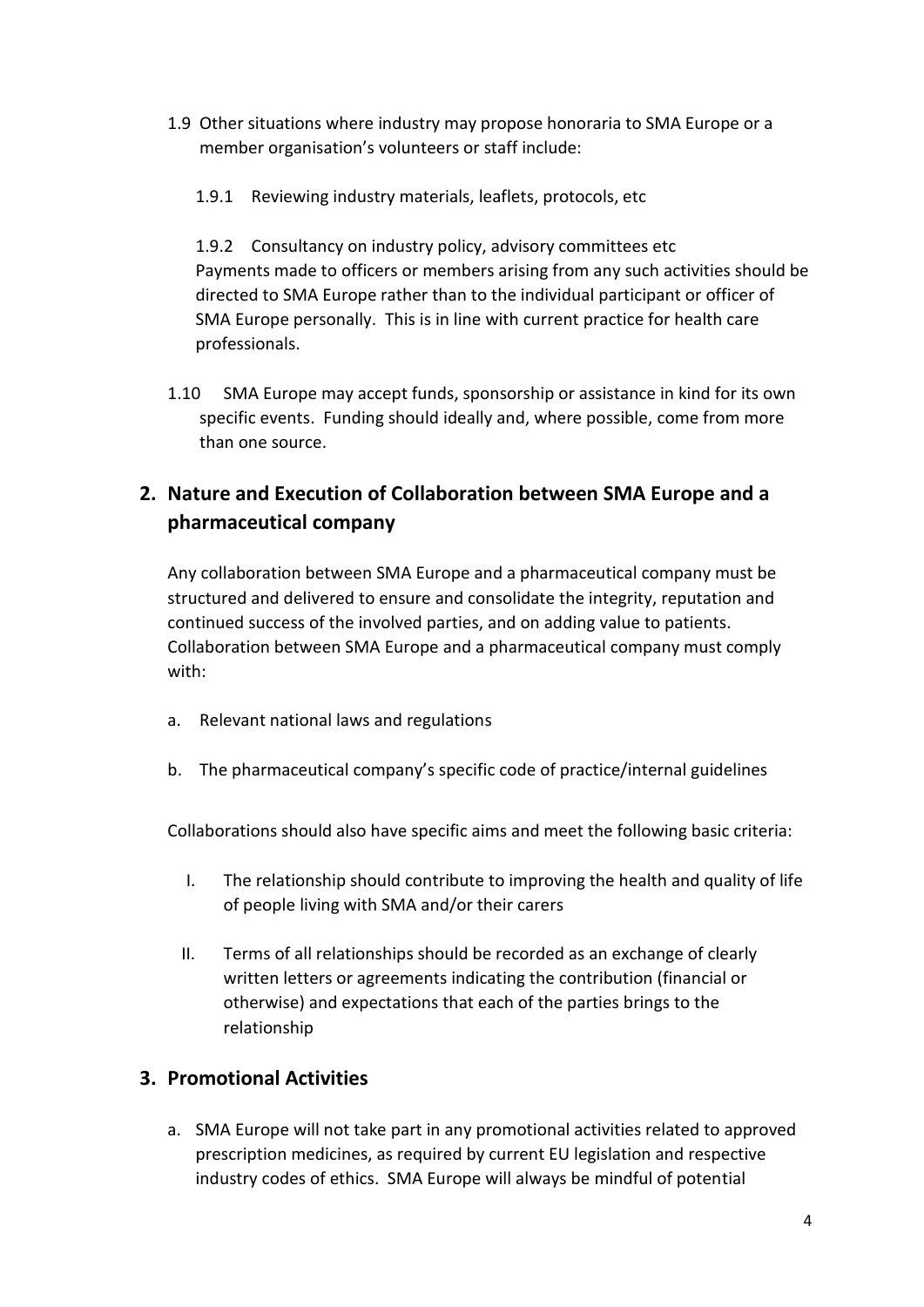conflicts and unintended consequences and ensure it strictly adheres to its own independent, patient-centred agenda.

- b. Types of activities that could be considered promotional and therefore might cause a conflict of interest and/or be against the law, include the following:
	- i. Disseminating unbalanced, non-validated or partial information about a product/service which is produced, marketed or provided by a company, whether or not it funds SMA Europe
	- ii. Being quoted in the company's corporate communications in favour of, or against a product/service
	- iii. Participating as a speaker/participant in a company event for the launch of a pharmaceutical product/service
	- iv. Participating in an ad hoc meeting sponsored by a single company to inform patients on their products
	- v. Agreeing that a company displays/disseminates SMA Europe's own materials on the company's exhibition stand at any commercial or trade exhibition or scientific conference
	- vi. Appearing in promotional materials for a certain product/service of the company or to testify as a 'consumer' of that medicine.
- c. SMA Europe will refrain from contributing to industry websites.
- d. SMA Europe will refuse to be quoted in industry press releases that relate to a marketed product or a product under development
- e. If SMA Europe feels the need to communicate to the media about a product/service, it will issue its own press release which is clearly independent of industry
- f. Commercial organisations wishing to publicly mention SMA Europe's name should seek prior written authorisation from the latter.
- g. If a company quotes SMA Europe's opinion or refers to its own communication materials without its written permission, SMA Europe will object to the company by registered letter with a copy to the company's national industry association.